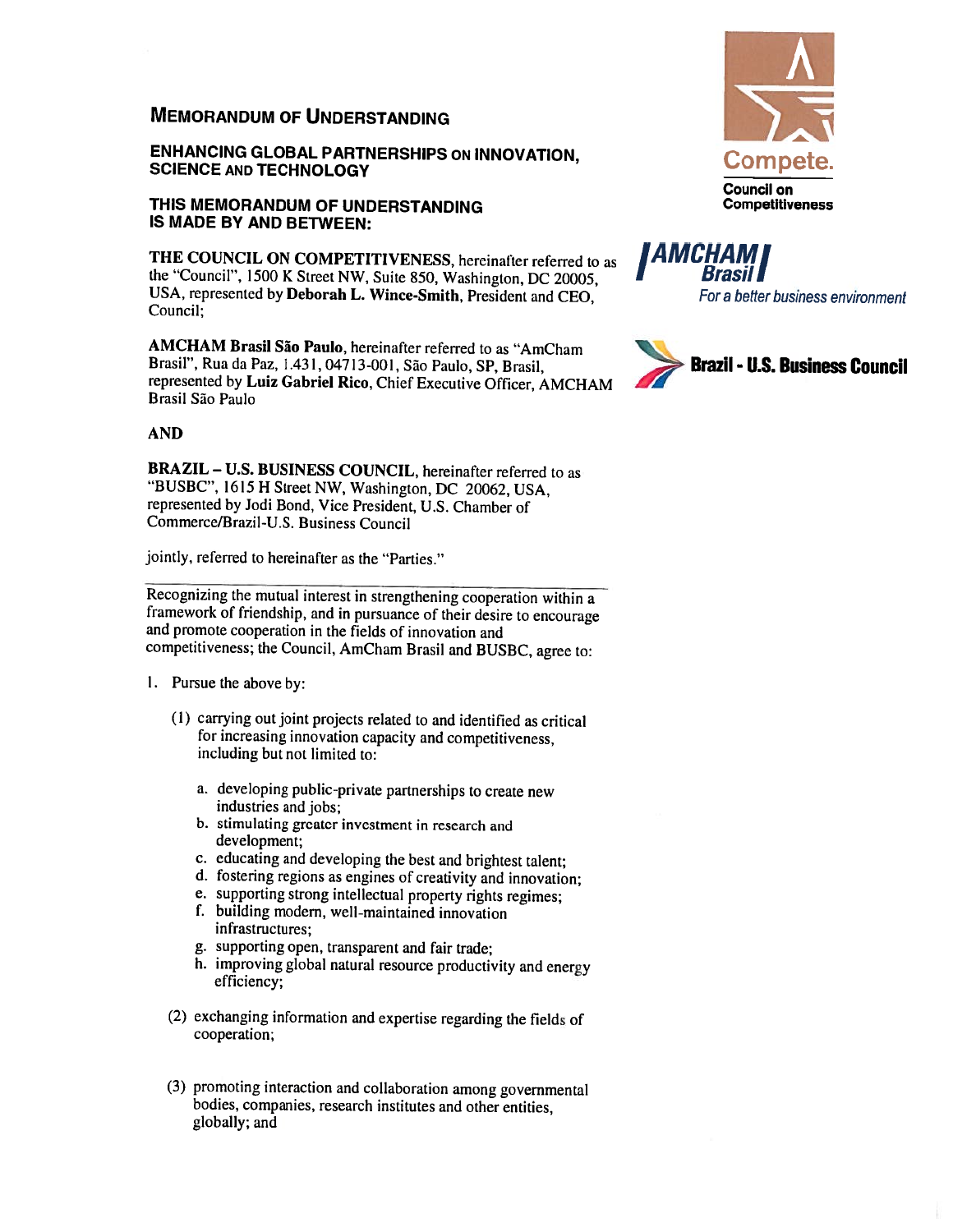(4) exploring opportunities for cooperation in other areas of mutual interest.

The objectives mentioned above would be substantiated through frequent visits, regular conferences, and ad-hoc meetings coordinated by the Council, AmCham Brasil and BUSBC.

2. Allocate the form and cost for individual activities of cooperation under this Memorandum of Understanding as agreed upon by the Parties. Each project entered into by the Parties under this Memorandum of Understanding shall be governed by its own project document.

When agreed, the activities concerned shall be implemented in accordance with the prevailing laws and regulations in the place in which the activity is being undertaken.

All the Parties shall endeavor to facilitate all formalities in connection with the preparation, negotiation and implementation of activities within the framework of this Memorandum of Understanding and shall maintain close and direct contact. Any and all costs and expenses incurred by any Party hereto in that connection shall he borne by said Party.

3. Appoint project representatives to negotiate specific projects within the areas of cooperation referred in this Memorandum of Understanding. The Parties intend to be the principal organizations managing these cooperativ

All the Parties agree to review regularly the progress of cooperation under this Memorandum of Understanding. Meetings will he convened as required and at <sup>a</sup> venue and time agreed between the Parties.

Each Party shall be responsible for its own expenses incurred in sending representatives to attend review meetings.

4. Bring into effect this Memorandum of Understanding on the day on which it is signed by all the Parties. The term of the Agreement will continue on <sup>a</sup> three-year rolling basis. The initial term shall be two (2) years with automatic one-year extensions occurring at the completion of each term.

Any Party may at any time terminate this Memorandum of Understanding by giving the other Parties written notice of at least three months. In the event of the expiration or termination of this Memorandum of Understanding, obligations and commitments already agreed upon shall be honored and continued by the Parties until full completion.

- 5. Define the means of exploring intellectual property rights that may eventually occur from projects developed in the context of this Memorandum of Understanding based on the nature and distribution of activities stated in intellectual property jointly developed by the Parties may be replicated, duplicated, exploited, commercialized or otherwise utilized without the express permission of the other Parties.
- 6. Amend and/or supplement this Memorandum of Understanding at any time as decided and agreed by both parties.